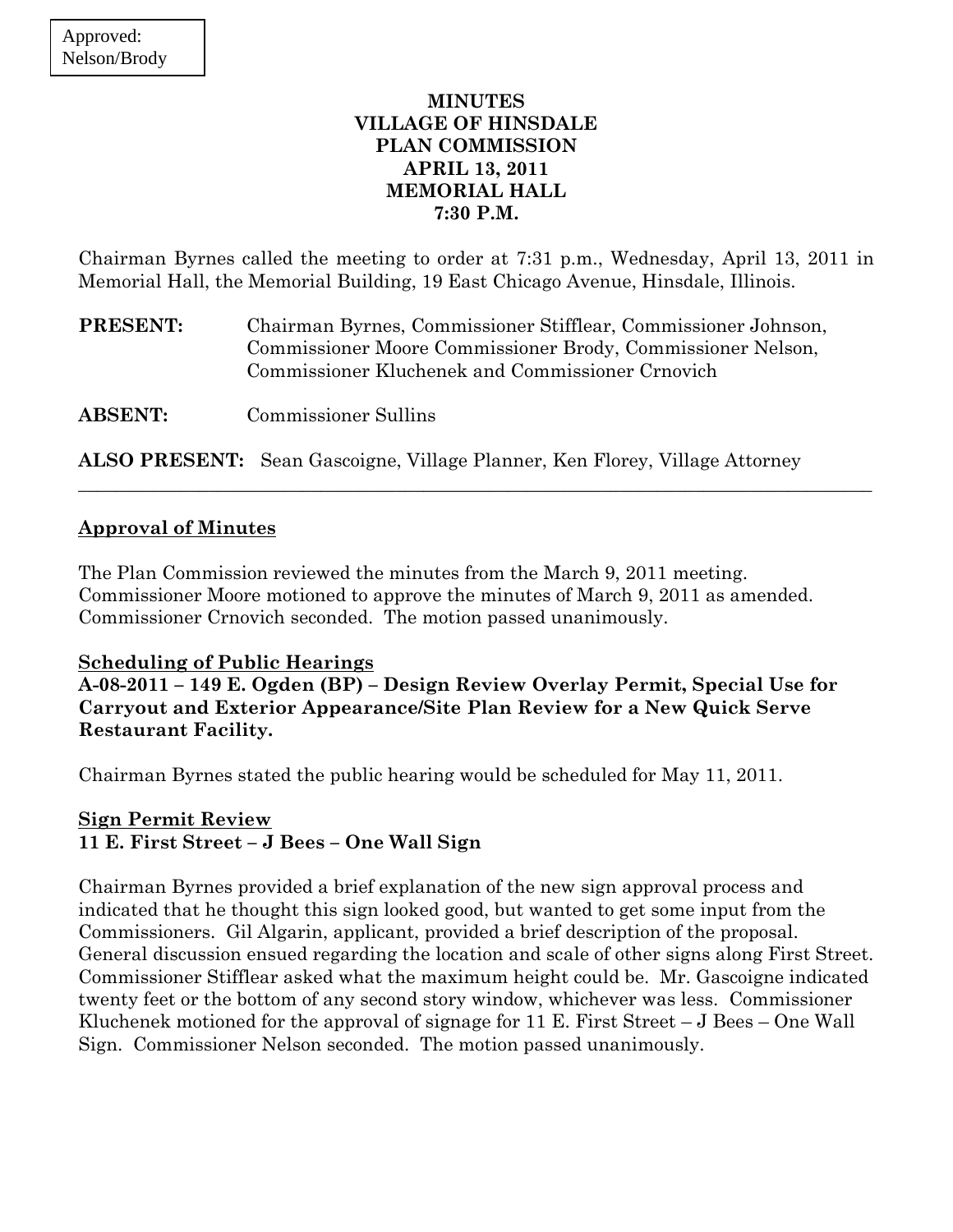### **Plan Commission Minutes April 13, 2011 Public Hearings A-33-2010 – Doug Fuller – Text Amendment to Section 6-106, to allow Real Estate Offices with a Maximum of 10 Agents, in the O-1 District as Special Uses and A-34- 2010 – Special Use Permit to allow a Real Estate Office, with a Maximum of 10 Agents, at 22 N. Lincoln Street.**

Chairman Byrnes opened the public hearing, introduced the case and gave a brief summary as to why the case was back in front of the Commission. He indicated that there was not a real concern with the request, but that there was some miscommunication in terms of the language in the submittal. He explained that he clarified with staff, what he felt the Commission was looking for and what the concerns were so that they could be addressed appropriately in the draft ordinance. He proceeded to open the public hearing and ask if the applicant was present.

Doug Fuller, owner and applicant, introduced himself and summarized the request, elaborating on some of the areas that raised concerns previously.

General discussion ensued regarding the terms and conditions of the original temporary use approval.

Commissioner Stifflear expressed his support for the request and identified that he had voted for it previously. He summarized to the applicant, what he felt were some of the Commissions concerns previously. He then offered suggestions as to how the language could be structured.

Commissioner Crnovich agreed with Commissioner Stifflear's thoughts and also suggested some language changes.

Matt Klein, attorney for Ms. Feinstein, offered his thoughts on how the language could be structured.

Chairman Byrnes suggested that the text amendment language be changed to remove the restriction of personnel and offering that those issues would be better suited for the special use discussion on a case by case basis.

Chairman Byrnes asked for a motion on the text amendment.

Commissioner Nelson motioned to approve a text amendment to Section 6-106, to allow Real Estate Offices as a Special Use, in the O-1 District. Commissioner Brody seconded. The motion passed unanimously.

Chairman Byrnes then summarized how the language had been amended regarding the special use.

Discussion ensued regarding the special use request and how to enforce the personnel limitations.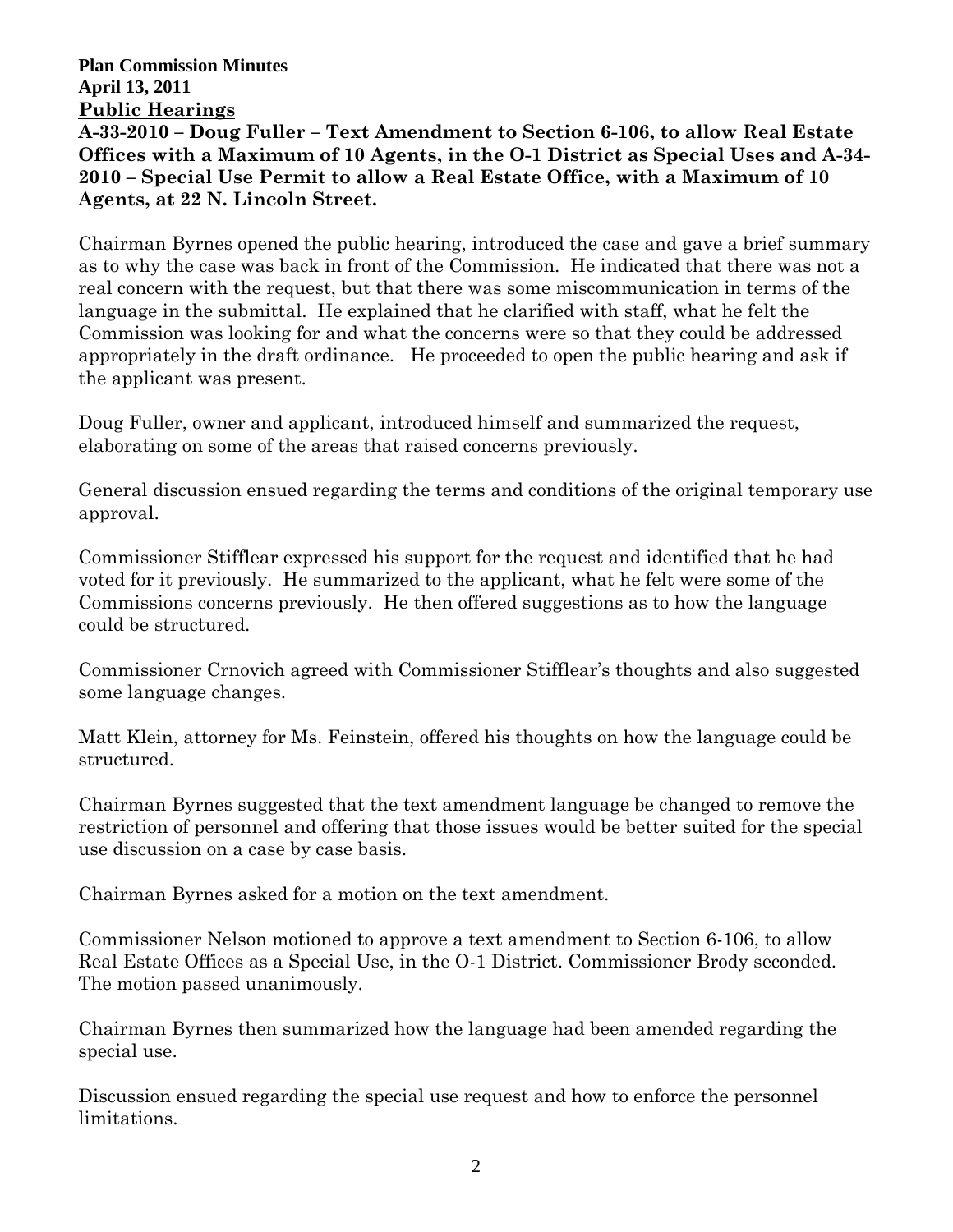Mr. Klein expressed his clients concerns with the limitation of 10 personnel, stating that the original language was 10 agents and they would need additional allowances for support staff.

Discussion ensued regarding how to best address the total personnel allowances. The applicant indicated that they would need an allowance for 3 additional support staff.

Mr. Florey recommended that to avoid confusion regarding classification of the employees, they leave the language as is but change the number to allow 13 personnel as defined in the ordinance.

General discussion ensued regarding the different options for structuring the language in the ordinance. The Commission concurred with Attorney Florey's recommendation.

Commissioner Stifflear motioned for the approval of a Special Use Permit to allow a Real Estate Office, with a Maximum of 13 Personnel, at 22 N. Lincoln Street. Commissioner Nelson seconded. The motion passed unanimously.

Commissioner Crnovich requested clarification as to why this public hearing was not scheduled by the Plan Commission.

Mr. Florey indicated that this case was remanded back from the Village Board and that the requirements were different than those of a new public hearing.

# **A-05-2011 – 10 N. Washington Street – Eden Supportive Living – Major Adjustment to a Planned Development and a Special Use for a Personal Care Facility.**

Chairman Byrnes introduced the case and summarized the request. He indicated that one of the decisions the Commission was going to need to make was whether this request should be treated as a new Planned Development. He opened the public hearing and asked the applicant to proceed.

Mike Hamblet, attorney and owner for Eden Supportive Living, introduced himself, provided a general description of Eden and the summarized this specific request and how it differed from their other facilities. He then explained differences in licensing, financing and classifications of general care facilities. He identified the original interest the agency had with accepting applications for residents with Autism or Asperger's Syndrome, but have since decided not to pursue that option.

Chairman Byrnes asked Mr. Hamblet to define the private pay concept.

Mr. Hamblet provided an explanation of the private pay system and explained the extensive level of financial and criminal background checks the agency undergoes when selecting its residents. In addition, he identified the considerable amount of licensing required for the facility to operate.

Commissioner Brody questioned if this model was the first of its kind for Eden.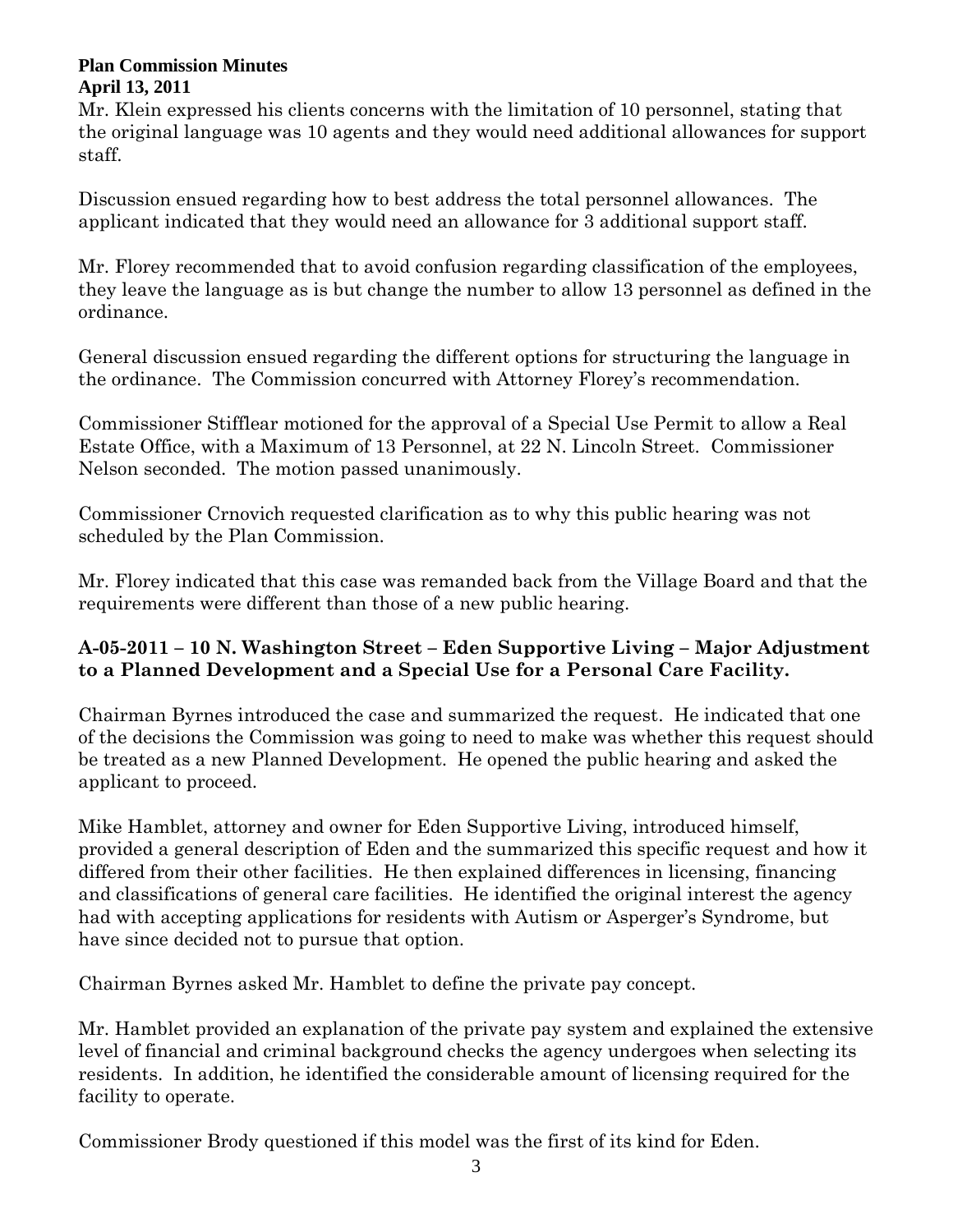Mr. Hamblet indicated it was the first.

Commissioner Nelson asked the applicant to elaborate on the level of disability associated with the physical disabilities Eden was proposing to accept.

Mr. Hamblet indicated that a potential resident would be required to have two physical disabilities.

Commissioner Kluchenek questioned what would happen in the event that the applicant wanted to alter the licensing at some point in the future.

Mr. Florey indicated that the special use permit would mirror the application and requests being made by the applicant and that any deviation from that would require an amendment to the special use.

Commissioner Crnovich questioned if the applicant had applied for the appropriate licensing.

Mr. Hamblet confirmed they had.

Matt Murer, counsel for the applicant, introduced himself and provided a more in depth explanation on funding and licensing for agencies such as Eden.

Commissioner Crnovich clarified one additional point and asked if the two, newly proposed facilities in the South Shore and Champaign had started construction.

Mitch Hamblet indicated they hadn't broken ground yet, but they were close.

Commissioner Nelson questioned the changes proposed for the Washington Square facility.

Mr. Hamblet expressed concern that their were still some lingering concerns regarding a previous question and clarified that they would not be permitted to accept any form of mental illness. He then explained the improvements to the existing facility would be mainly internal including accessibility issues and redecorating, but that they would also be focusing on landscaping and other maintenance issues.

Commissioner Nelson confirmed that the proposal didn't include going up or out on any portion of the building.

Mr. Hamblet confirmed they would not. He then indicated how well the existing facility suited their needs as it existed.

Commissioner Brody confirmed the changes were mainly cosmetic.

Commissioner Moore asked for clarification on how a two-bedroom unit would be utilized.

Mr. Hamblet provided several scenarios in which this could happen.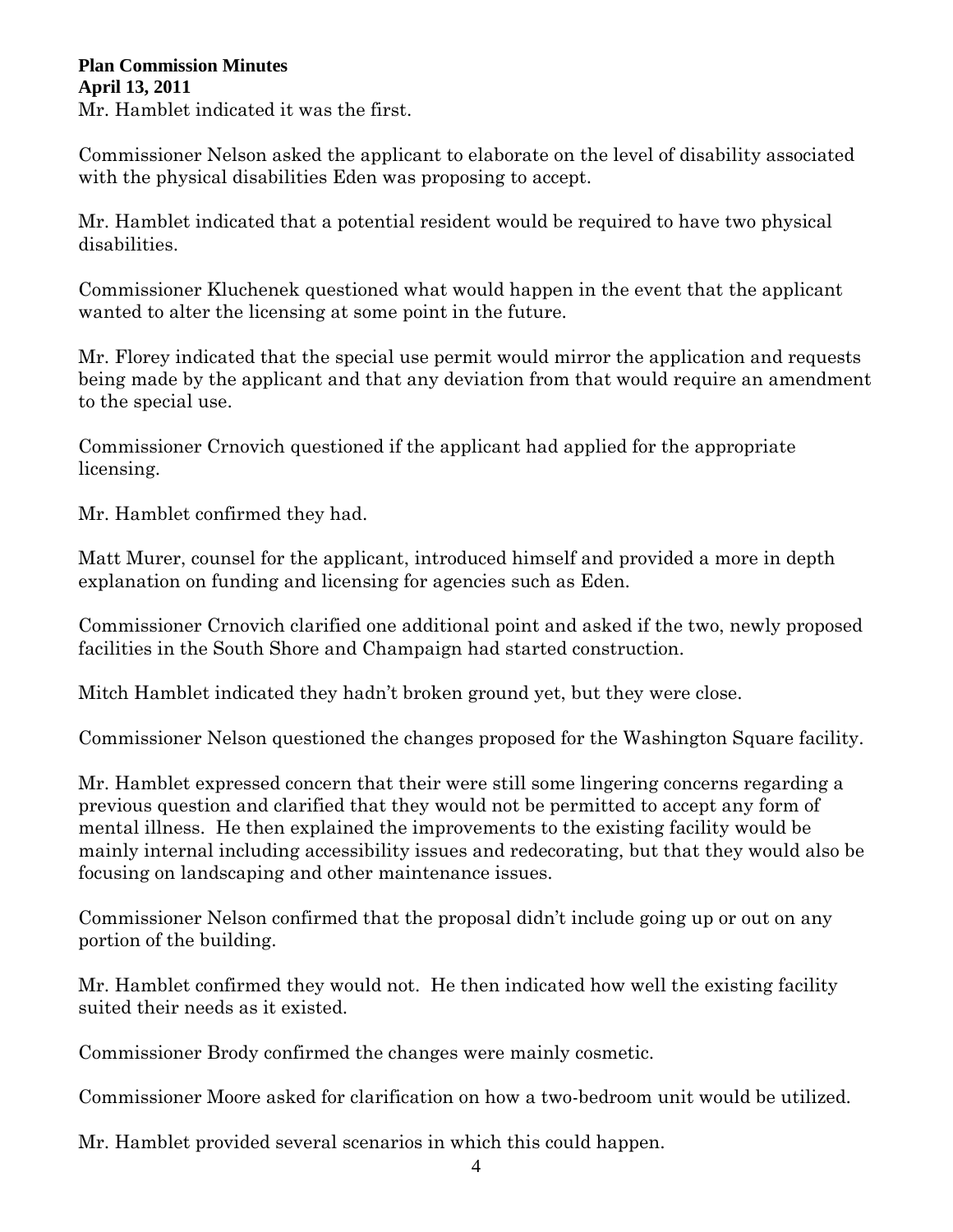Commissioner Moore expressed some concern with the private pay requirement and how they would address the cost issue without any type of additional funding.

Mr. Hamblet cited examples of how residents are typically funded, but also explained that while uncommon due to the extensive financial checks, it is not impossible to exhaust funding and in these cases they try to relocate an individual to one of their facilities that accepts additional funding options.

Commissioner Brody asked how they would handle a situation where someone ran out of funds.

Mr. Hamblet indicated that there first option would be to relocate the individual to a different facility, but if that option was not available, eviction was possible.

Commissioner Crnovich questioned if Eden would have an age limit.

Mr. Hamblet indicated they would have a minimum age, but no maximum.

Commissioner Kluchenek asked how many beds were in the facility.

Mr. Hamblet indicated there were 71 units and 83 beds.

Commissioner Kluchenek questioned if there was a visitation policy and if the applicant had given any thought to the potential impact on the surrounding community.

Mr. Hamblet identified the potential population at the facility and the parking demand that would be required as well as confirming that visitors are not permitted over night.

General discussion ensued regarding the population distribution amongst the different facilities.

Commissioner Brody questioned if the business model being proposed for Hinsdale was unique to Eden.

Mr. Hamblet indicated that there are other agencies out there that can accept a similar population, but they feel they have a strong grasp of the physically disabled population and choose to focus on that.

Michael Hamblet clarified that there are several agencies out there that accept an elderly or aged population, but Eden is unique in that they are the first to also welcome a younger population as well.

Commissioner Stifflear expressed concern with the limited space at the Hinsdale location, compared to that of Aurora.

Mr. Hamblet indicated that when comparing the usable space at all three sites, they weren't too terribly different.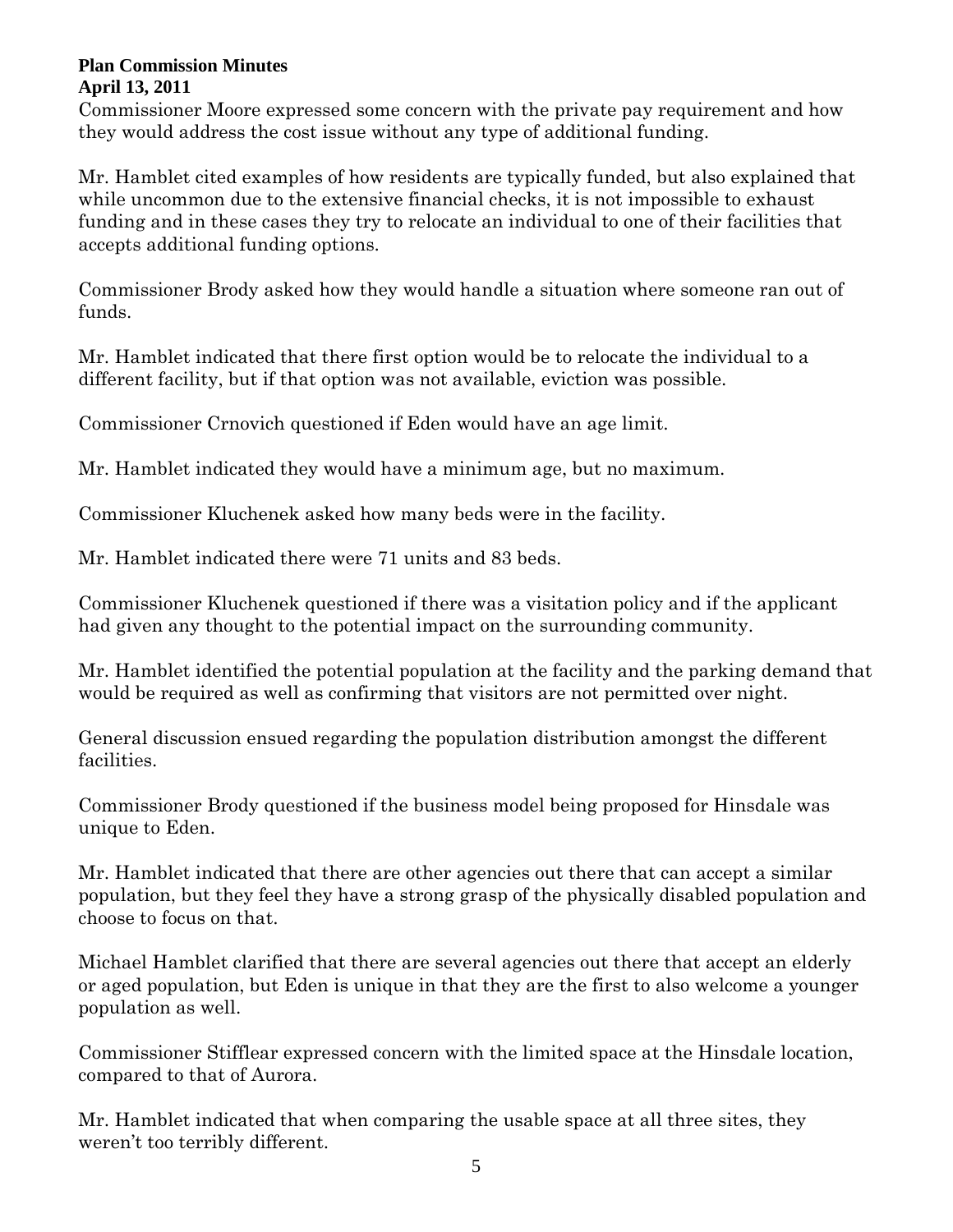Commissioner Moore addressed parking for staff members and where they would park.

Michael Hamblet indicated that the staff members would be parking on-site and that the current parking configuration would more than satisfy parking for all residents, staff and visitors.

Commissioner Kluchenek asked if the applicant had done a traffic study.

Carol Wroble indicated that the proposed use will have the exact same density as Washington Square and that there was no reason to believe that the traffic impact of the proposed use would be any different than that of Washington Square.

Chairman Byrnes confirmed that he couldn't recall a time when Washington Square experienced any parking problems and that he anticipated that the proposed use would be about the same.

Commissioner Stifflear asked the applicant to address why they should be afforded the same code flexibility as Washington Square, who he believed was given those flexibilities because they were a philanthropic use.

Mr. Hamblet felt that whether or not the previous use was philanthropic, he believed Washington Square was afforded that density based on the proposed use and that it provided a public good, which they believe carries the same social merit as what they are proposing. He then indicated that another large factor was that this building is existing and they are not looking to start from the beginning.

Commissioner Stifflear confirmed with the Village Attorney that the request was for a new Planned Development.

Mr. Florey indicated that if the Plan Commission agreed with counsel, that the original PD had expired, they should consider this a new Planned Development.

Commissioner Stifflear felt that if they were to consider this a new Planned Development, they were bound by the code to mandate certain documents, which were not submitted, to offer a recommendation.

Chairman Byrnes asked to take public comment.

Commissioner Crnovich asked how many handicap spaces were being provided.

Mr. Hamblet indicated two if that's what was required.

Michael Hamblet then indicated that all feedback they had received in regards to the proposal had been positive. He stated that in talking with the lender's attorney and the time table afforded to them based on the current financial status of the property, a neighborhood meeting was just not possible.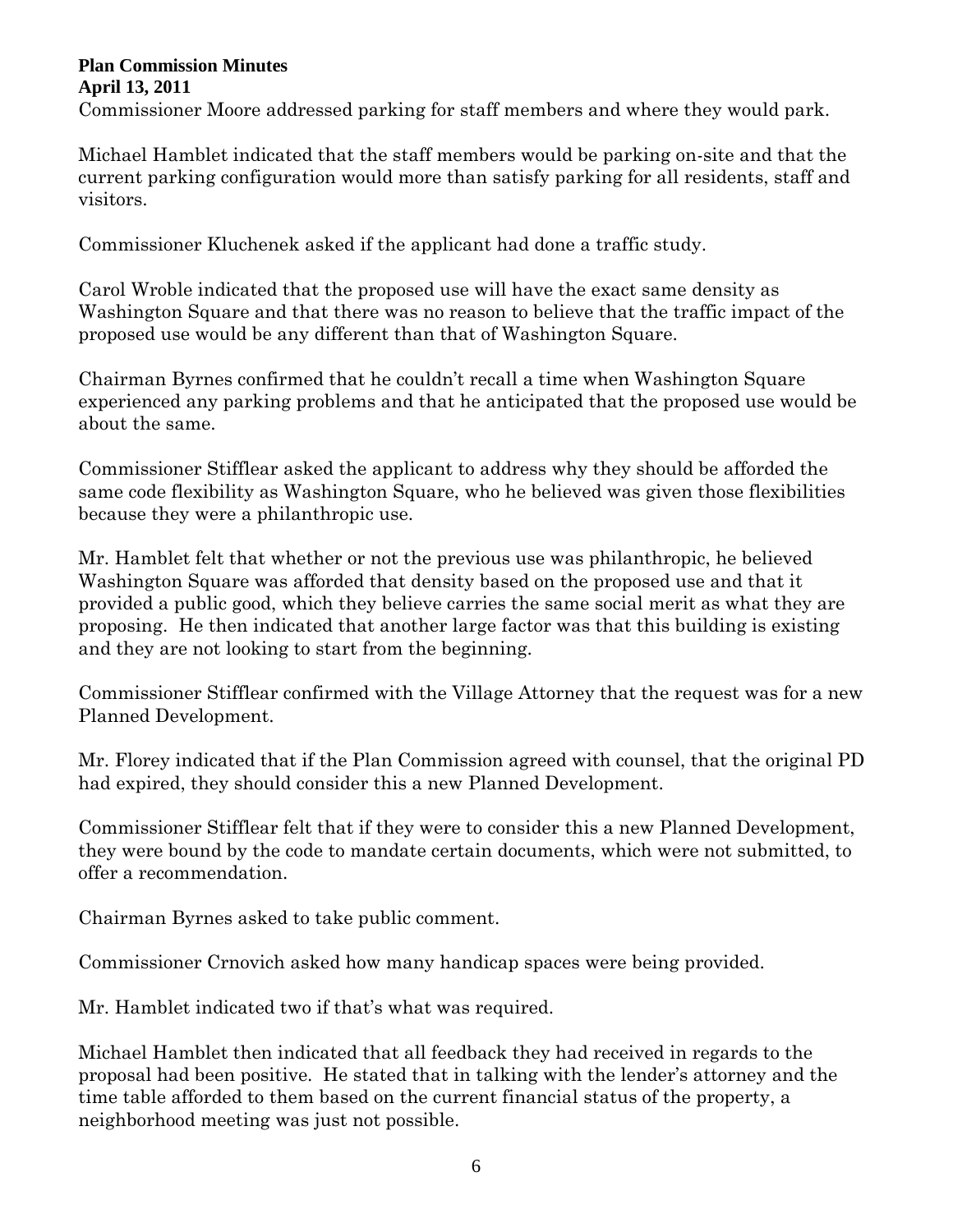Chairman Byrnes welcomed public comment.

Mr. Adamec expressed concern regarding background checks and who would undergo them.

Mr. Hamblet indicated that anyone living or working at the facility would be subject to an extensive background check.

Mr. Adamec questioned if the applicant would be paying taxes.

Mr. Hamblet indicated they are a for-profit agency and would most definitely be paying taxes.

Mr. Adamec confirmed that there would be no structural changes to the exterior of the building.

Mr. Hamblet confirmed that there would be no structural changes to the existing building.

Chairman Byrnes asked for other questions.

Laurel Haarlow, resident, expressed her skepticism in helping distressed interests find potential relief in change of use and zoning variations. She expressed her relief to find out that the proposal is far different than that floating around the neighborhood, but still had concerns regarding the use and the parking situation.

Joyce Skoog, resident and Washington Square board member, indicated that the needs of the population they were trying to serve had changed. She stated that people now prefer to be in a campus-type facility that offers continual care, including independent, assisted and full service care. She responded to the parking concern indicating that the vehicles were being permitted to park there in exchange for the maintenance of the property which Washington Square no longer has the finances or staff to keep up with. She then stated that Eden Supportive Living would reuse an existing building to bring a needed service to the community and replace a use that is no longer viable.

Mr. Adamec expressed concern with the applicant maintaining the existing courtyard.

Mr. Hamblet indicated that they would be cleaning up the landscape and improving all open space areas on the site with additional landscaping.

Commissioner Crnovich asked if this would be considered a single building PD.

Mr. Florey confirmed it was not.

Commissioner Crnovich agreed that this would be a new PD and expressed concern with the change from supportive living to assisted living changing the scope of the application which needed to be submitted seven days prior to the meeting.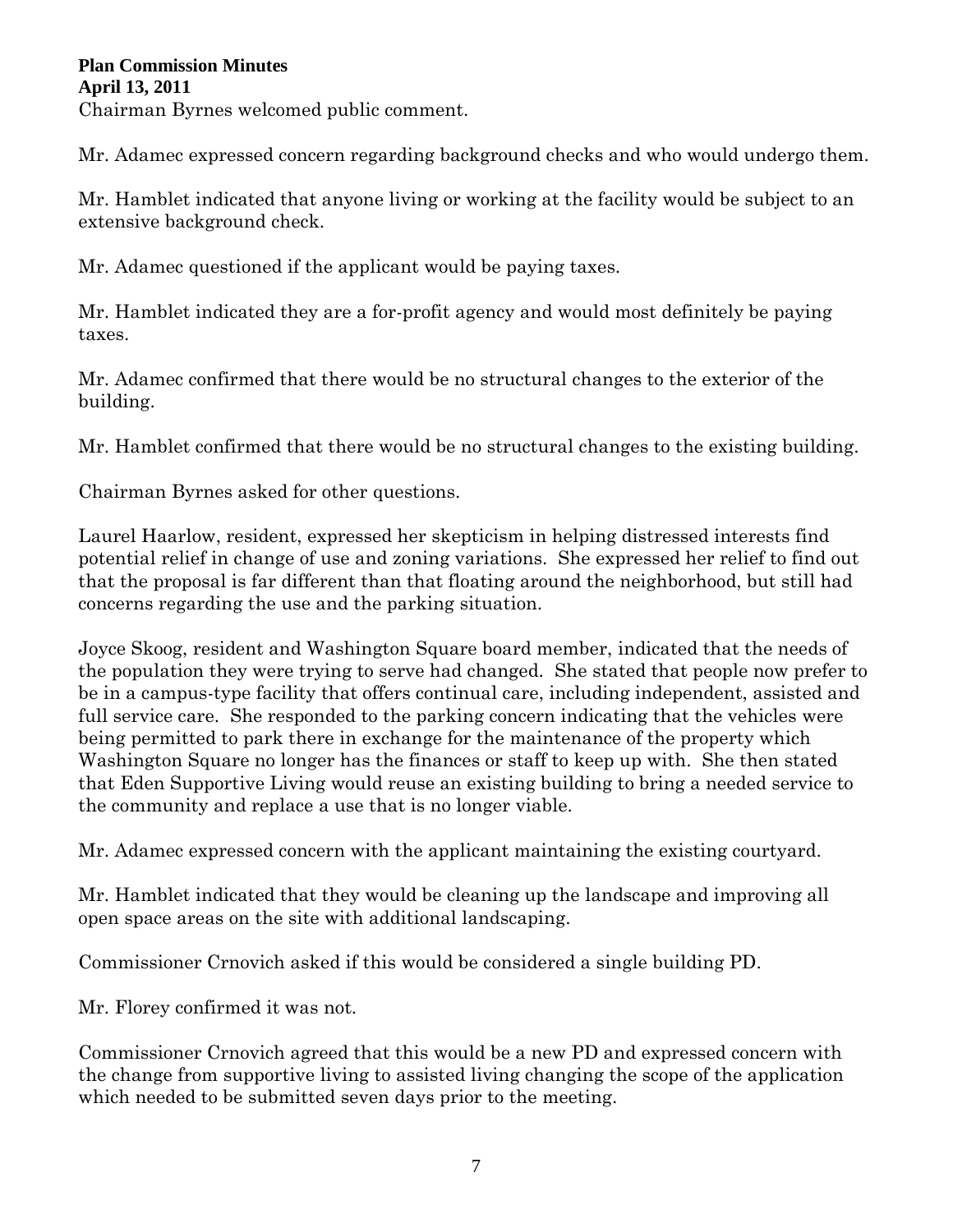Mr. Gascoigne confirmed that all information identifying their current proposal was submitted at least seven days prior. He then stated that his memo also addressed the proposed changes.

Commissioner Crnovich asked if the public notice was affected by this change.

Mr. Gascoigne indicated that the zoning code does not get that specific and only differentiates between a personal care facility and senior living.

Laurel Haarlow requested clarification regarding the three-tiered model that Ms. Skoog referred to.

Ms. Skoog indicated that the need Ms. Haarlow was referring to was for people over 65. She summarized the differences between the Washington Square model and the Eden model and stated they were entirely different in terms of who they were looking to serve. She indicated that the age group Washington Square was looking to attract are the ones that are now looking for continuum care allowing them to step up the level of care as they age without having to leave the facility.

Ms. Haarlow acknowledged Ms. Skoog's comments, but questioned what was going to happen to the aging population of Eden and if the community would be faced with a crisis if they all needed the next tier of service. She then asked how the applicant was going to address the need of a public amenity under the definition of a Planned Development.

Ms. Scudiero indicated that the ultimate objective is for the residents to return to the community. She stated that when that's not possible, they try to bring on additional services to meet the needs of the residents. When that's not possible they would look for other settings for them.

Commissioner Johnson expressed concern with the interchanging use of the terms supportive and assisted living.

General discussion ensued regarding the residents need for occupational or physical therapy, and its potential impact on parking.

Mr. Hamblet addressed Commissioner Johnson's concerns regarding the potential demand for extra parking.

Commissioner Johnson questioned the types of physical disabilities the residents would have.

Mr. Hamblet provided several examples.

Commissioner Johnson questioned how they would address those with declining health issues such as Huntington's, MS or Parkinson's.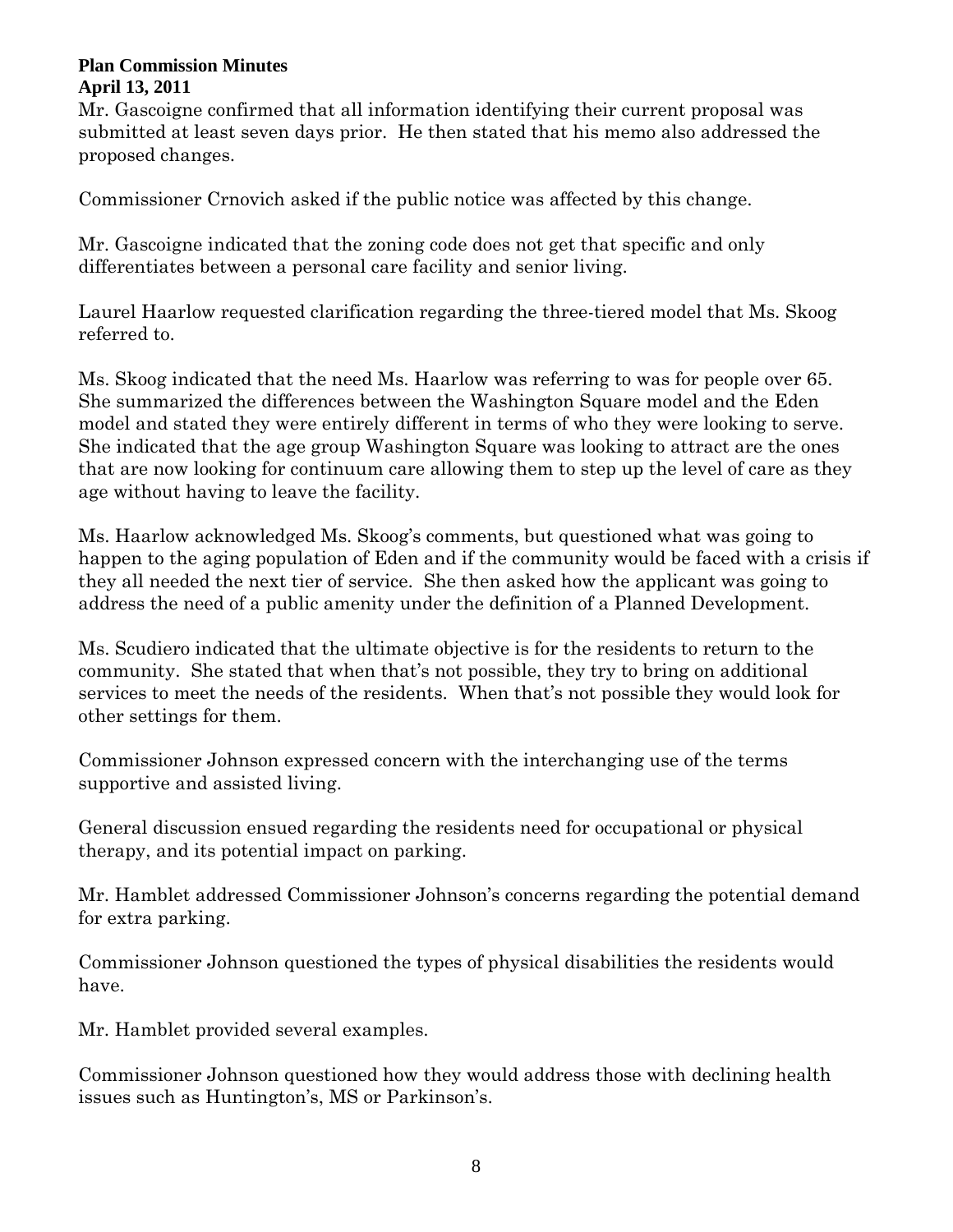Mr. Hamblet indicated Eden would know these conditions from the beginning and the resident would be aware of the potential implications. He stated that there are times where the nurse determines that the individual is not appropriate for this level of care and they are forced to tell them that can't be accepted.

Commissioner Crnovich asked if there was any issue with the building being R-5 and the parking lot being O-1.

Mr. Gascoigne indicated that the parking lot is accessory to the primary use and would be permitted.

Commissioner Crnovich asked if the proposal required Site Plan or Exterior Appearance Review.

Mr. Gascoigne indicated they were not changing anything and that they could use the existing plat of survey as a site plan. He stated that the Commission could request an application if they so desired, but nothing on the site was changing.

Chairman Byrnes closed the public hearing and offered some thoughts regarding the proposal. He stated it was semantics and the applicant had covered both options, but based on everything he had heard, this should be treated as a new Planned Development. He indicated that this was a different animal in that even though it is being considered a new Planned Development, they were dealing with existing structures and conditions.

Mr. Florey clarified that there were two special use permits being considered. One for a personal care facility and one for the Planned Development.

Commissioner Johnson asked if one could be considered without the other.

Mr. Florey recommended handling them together.

Chairman Byrnes asked for thoughts on the Planned Development.

Commissioner Johnson indicated that she did not feel that they had sufficient information to consider this a complete PD application.

Commissioner Stifflear and Commissioner Crnovich agreed.

Commissioner Stifflear indicated he was sympathetic to the situation however they still needed to adhere to the process.

Commissioner Nelson stated that he was on the other side and that provided there not changing anything on the outside of the building other than landscaping, he didn't see any great risk.

Commissioner Moore stated that she agreed with Commissioner Nelson, but would have more comfort if they went to the ZPS and Board with a striping plan for the parking lot and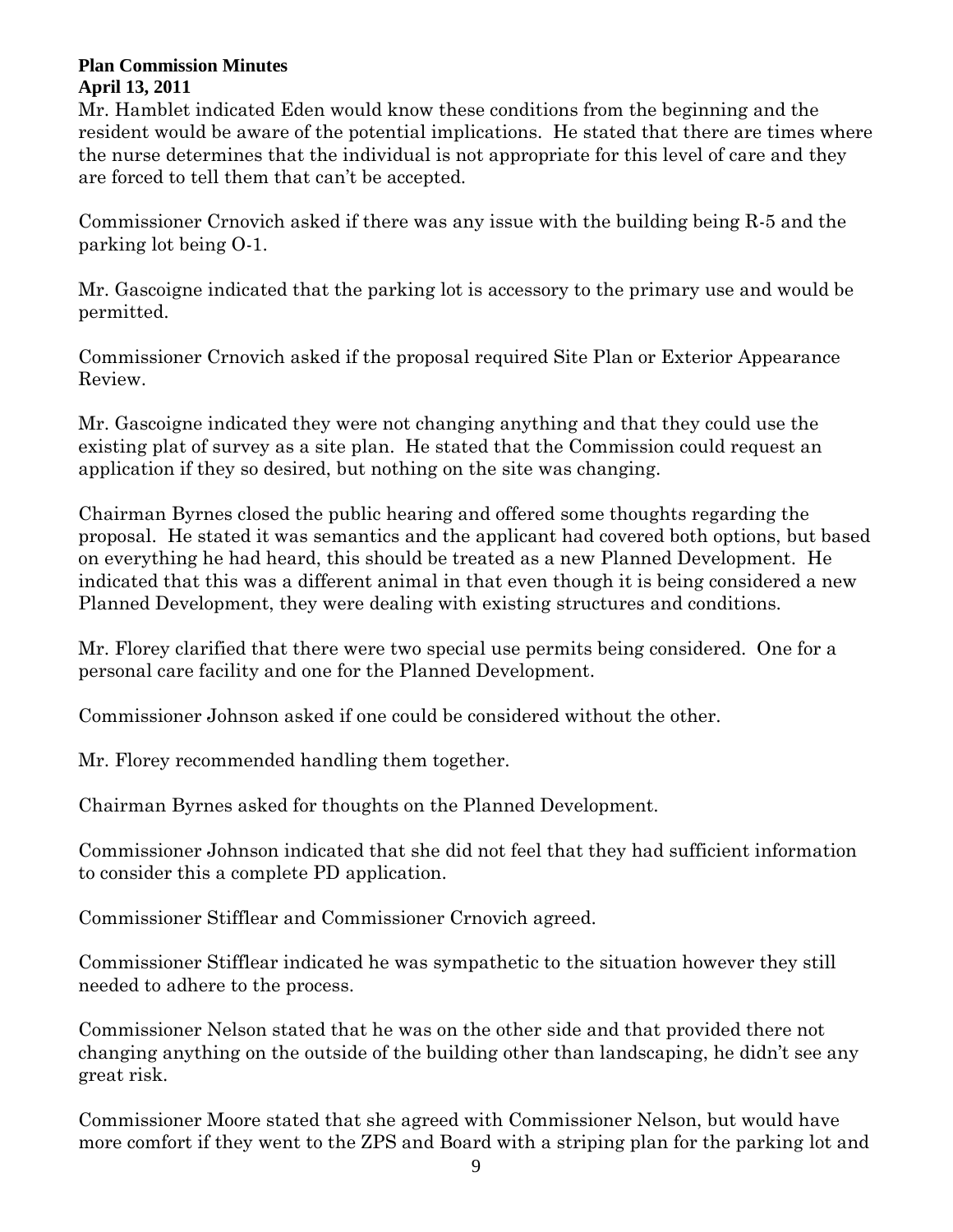a landscape plan. She felt that they had a good idea as to what was going on here since the buildings were not changing.

Commissioner Stifflear agreed, but stated that his concern was not from a use stand point, but a procedural standpoint.

Commissioner Kluchenek indicated that for the purpose of guidance, it was important for Commissioner Stifflear to articulate what, besides a site plan, should be provided.

Mr. Florey provided examples of typical documents and encouraged the Commission to engage in discussions to provide the applicant with the necessary items to provide.

Commissioner Crnovich identified a traffic study, landscaping plan and parking lot striping plan and indicated she would like to see a list of waivers.

Commissioner Nelson indicated that all the waivers would be those already approved.

Chairman Byrnes stated that even though the structure wasn't changing, there were a few waivers required that were unique to a senior living facility and would not be to Eden.

Commissioner Stifflear addressed the issue of open space contribution.

Commissioner Kluchenek acknowledged Commissioner Stifflear's comments but indicated that this is a little different because it's an existing structure. He then identified the generation of property tax as another benefit.

Chairman Byrnes offered that the overall benefit is the reuse of an existing facility that has sat vacant and continues to be vandalized. He acknowledged that there was a public concern that this facility could be torn down, making way for something bigger and more dense. And while it would be great to get additional open space, it may not be as applicable here.

Commissioner Brody acknowledged Commissioner Stifflear's concerns and indicated he was torn because he continues to fall back on the fact that the Commission knew this was an existing building.

Commissioner Stifflear indicated he could get behind this concept if the Village got some benefits. He stated that he felt there was potential to decrease the density of the project and provide additional open space, thereby reducing the parking problem.

Commissioner Brody stated that he didn't feel the parking was an issue.

Commissioner Kluchenek stated that he generally agreed with Commissioner Brody and was generally comfortable with the request, but would have like to hear a little bit more about the impact of the proposal with the change of use.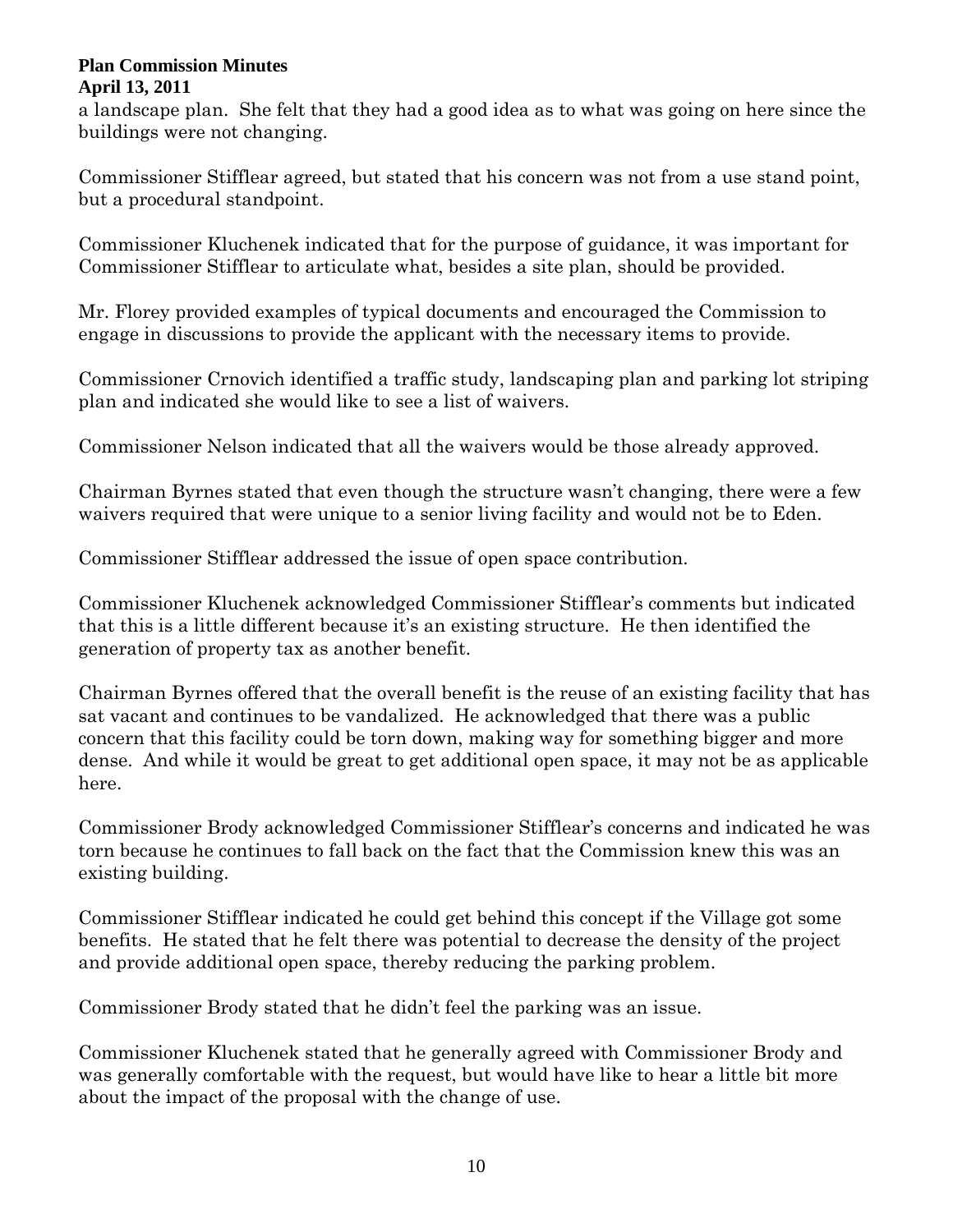Commissioner Johnson indicated that she didn't feel this was a matter of supporting the reuse, but rather being sure the process was followed for the purpose of future Planned Development requests. She felt that another 30 days, with some direction would be appropriate.

Commissioner Crnovich thought it would be helpful for the applicant to reach out to the neighbors.

Commissioner Johnson agreed and cited specific examples of where applicants had done this and had been successful.

Chairman Byrnes indicated that a landscape plan was something that he felt the applicant could provide, but did not believe that requiring a traffic study would provide any benefit. He stated that while he wasn't aware of any huge outcry, contacting some of the neighbors may not be a bad idea. He confirmed that Washington Square also paid property taxes and indicated that he wasn't sure what to do on the open space contribution since there is really nothing more to give.

Commissioner Moore questioned what type of community involvement Eden had at their other facilities.

Ms. Scudiero cited several examples of community involvement including their residents going to the Ronald McDonald House to prepare lunches for the families, having haunted houses for the community and providing use of their facility for voting amongst others.

Michael Hamblet clarified a prior point, stating that close to 40% of their residents do use wheelchairs.

Chairman Byrnes recognized the number of Commissioners that referenced adherence to the code and asked the Commissioners what additional information they would need.

Commissioner Crnovich requested a revised striping plan for the parking lot showing how many spaces could be provided.

Commissioner Stifflear requested that the applications reflect the removal of Autism and Asperger's Syndrome and inclusion of the 100% pay model.

Chairman Byrnes confirmed that all of that would be spelled out in the license.

Commissioner Stifflear indicated that he would like to see it in the PD.

Chairman Byrnes indicated that the PD would require the appropriate licensing and the license would reflect these conditions.

Commissioner Stifflear indicated that he wanted to have their regulatory body encapsulate that.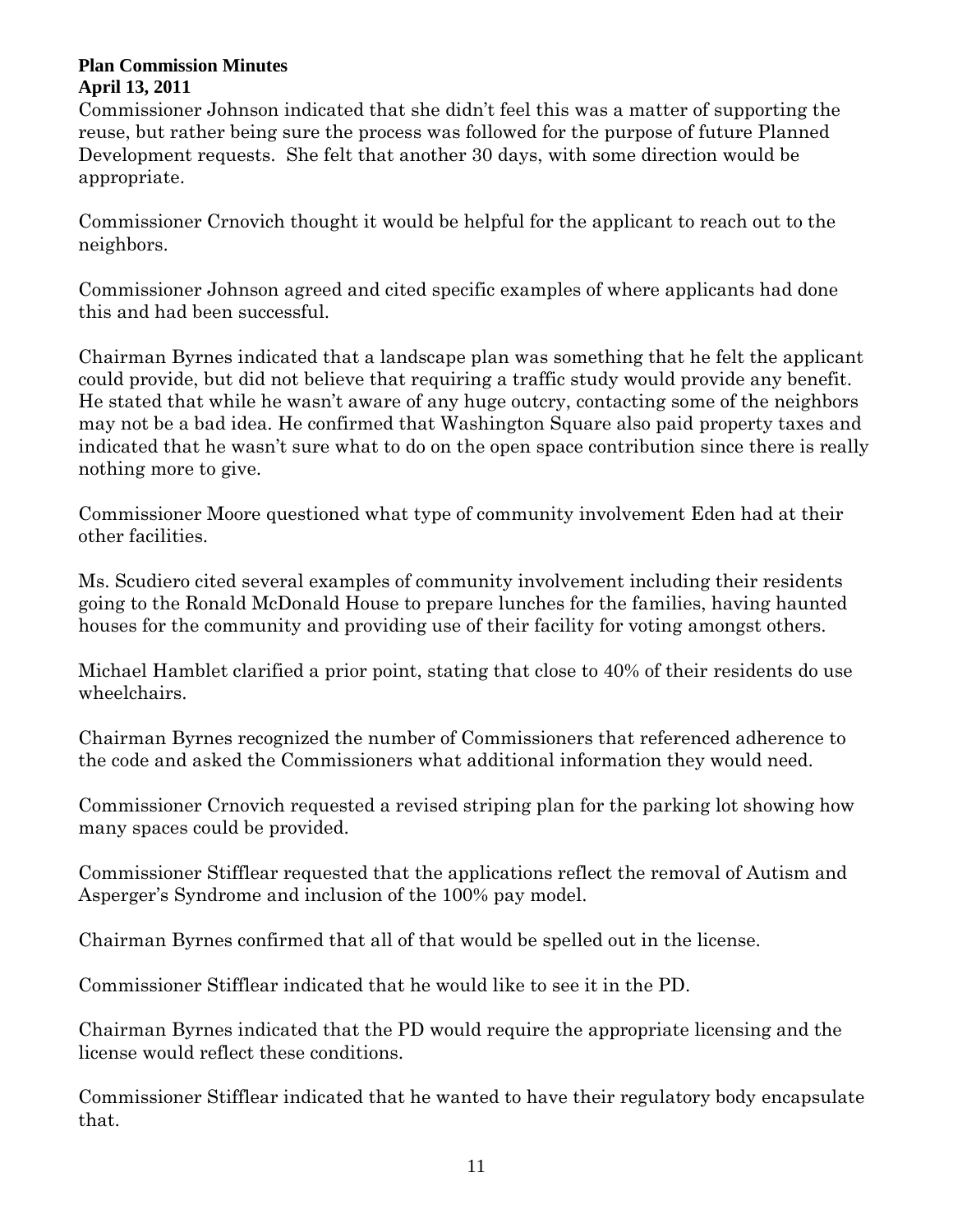Chairman Byrnes confirmed with Attorney Florey that all these things will be documented in the ordinance.

Commissioner Stifflear suggested they require elevations of the buildings.

General discussion ensued regarding the elevations and Chairman Byrnes indicated that elevations seemed like a lot of needless work and expense for something that was already there.

Discussion ensued as to what historical documents exist and are available to include as part of the packet. The applicant confirmed that they only had elevations of the atrium addition. Discussions continued regarding the information that should be required.

Commissioner Moore stated that it was not her point to require the applicant to go through more expense for elevations but that she was surprised that the elevations didn't exist somewhere.

Commissioner Kluchenek confirmed that it is part of establishing a record.

Mr. Gascoigne apologized and indicated that he could not speak for the archiving and record keeping over the last 35 years. He explained the difficulties involved in finding what they had in their packets, but indicated he would continue to look.

Discussion ensued regarding what information was available to make the application more complete.

Chairman Byrnes asked Attorney Florey his thoughts on the legal strength of a PD case with this level of information.

Mr. Florey indicated this was not a round peg in a round hole project, so the Plan Commission had a lot of discretion as to whether the information in front of them was enough or whether to require additional information. He suggested that regardless of whether they decide to send the application on tonight or not, the applicant should provide a site plan application moving forward.

Discussion ensued amongst the commissioners as to the need to be consistent with the process.

Commissioner Stifflear noted the difficulty they were having with obtaining information, so they should get it all now.

Commissioner Nelson stated that he still felt they had enough to send it on. He indicated they have an existing facility that's falling apart, the opportunity to serve a portion of the community that's underserved, in a facility that's not changing the footprint.

Commissioner Brody agreed.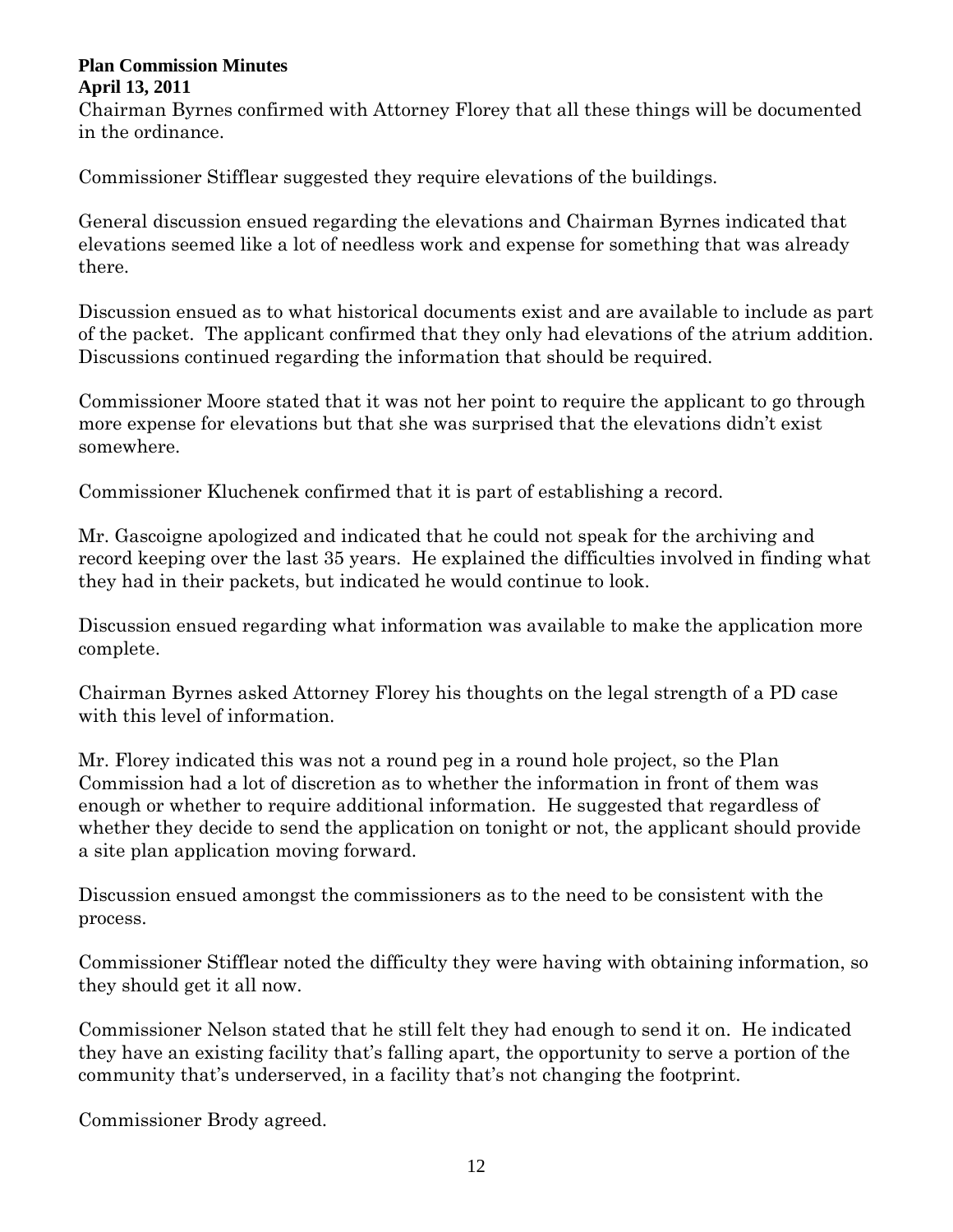Commissioner's Johnson and Crnovich disagreed. Commissioner Johnson indicated that 30 days wasn't a lot to ask.

Commissioner Brody questioned what they would like to see and how much hardship they wanted to impose on the applicant.

Commissioner Nelson indicated if that was the case, then they needed to be very specific as to what they wanted and then they were done. He indicated what he didn't want to see was the commission imposing additional requirements after the applicant was given direction.

Commissioner Johnson indicated they she felt they did have a burden of being specific.

Commissioner Kluchenek indicated he was inclined to believe they had enough information in front of them and the key was what went in the conditions however he would rather not see a 4-3 outcome if all it took was 30 days to get everyone on board.

Chairman Byrnes confirmed Commissioner Kluchenek's point and asked the Commissioners to indicate what they needed for next month.

The Commissioners indicated a landscape plan, a plan showing the parking lot configuration and elevations.

Discussion ensued regarding what the applicant should provide for elevations.

Chairman Byrnes confirmed they had come up with a landscape plan, a plan showing the parking lot configuration and elevations.

Mr. Gascoigne confirmed the Commission wanted a site plan application.

General discussion ensued regarding what details should be provided.

Commissioner Kluchenek asked if photographs would suffice.

Mr. Florey indicated that was the Commission's discretion.

Commissioner Kluchenek indicated that given the standards for exterior appearance and the fact that the building is existing, bare minimum for the record was ok.

Commissioner Moore confirmed that she was fine with pictures of all four sides of the building serving as the public record.

Chairman Byrnes confirmed.

The Commissioners concurred.

Commissioner Nelson agreed and indicated that if they had pictures of the building, along with the elevation of the tower, they could put everything into reference.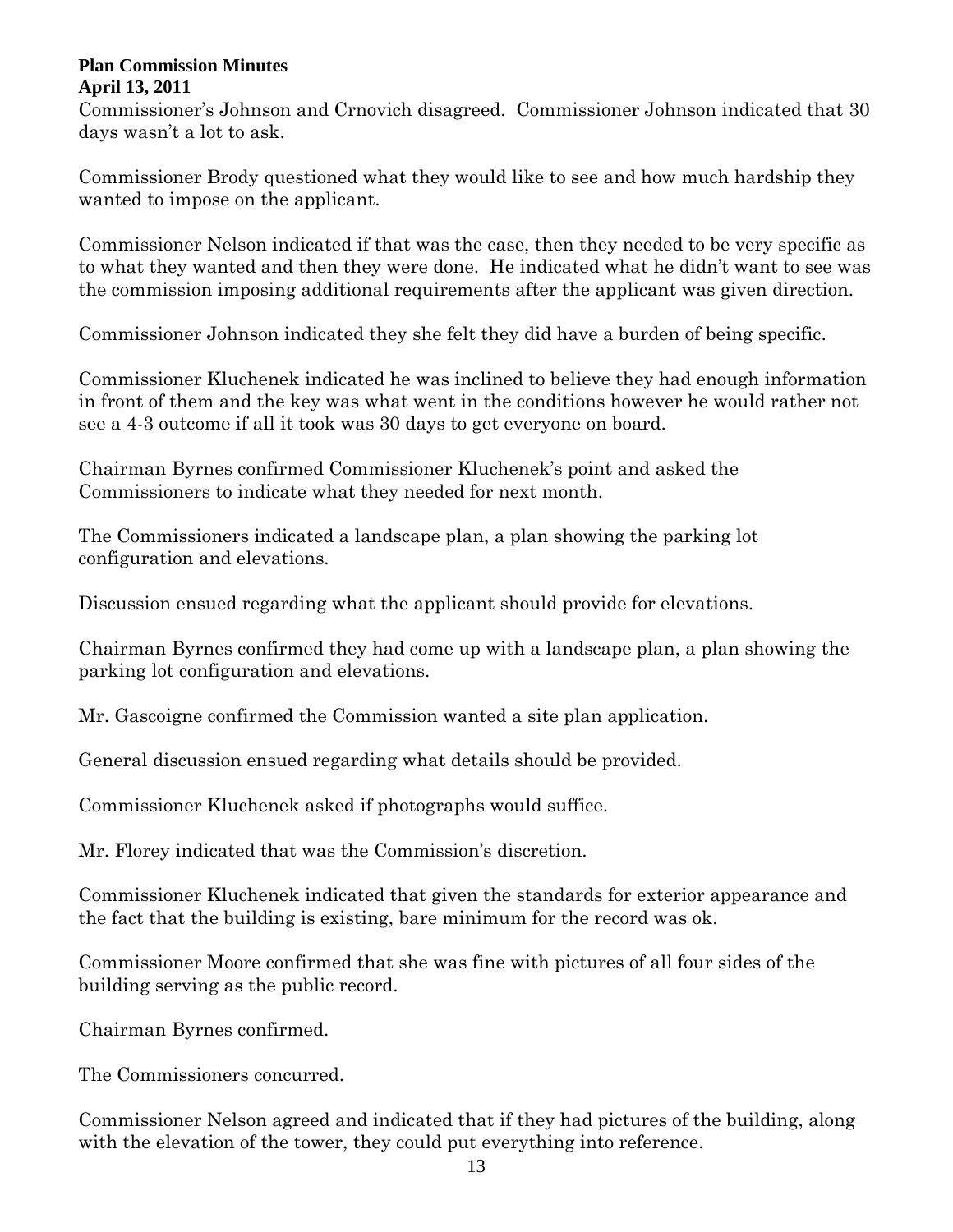Commissioner Johnson asked Attorney Florey if doing this set a precedence for any other development in town.

Mr. Florey indicated it would not and that each PD stood on its own. He indicated the process should be the same, but once you got into the process, each PD stood on its own.

Chairman Byrnes confirmed that so far he had the parking lot plan, elevations and site plan application with photographs.

Commissioner Brody requested the elevation of the tower.

Commissioner Moore indicated that in terms of the parking plan, she was looking for the applicant to better identify where the parking spots are.

Discussion ensued regarding the parking lot and whether to provide a larger buffer or the additional spots.

Mr. Gascoigne indicated the Commission would need to give direction as to whether they wanted to maximize parking or wanted additional buffer because increasing one would inevitably cause the need for a waiver on the other.

Commissioner Nelson pointed out that the Aurora facility utilized less spots than what the Hinsdale location currently has, and the population of the Aurora facility was better than double that of the proposed Hinsdale location, therefore he felt providing the buffer made the most sense.

Mr. Gascoigne clarified that the application did not need to be changed because the changes Mr. Stifflear was referring to were not specifically mentioned.

The Commission concurred and confirmed those conditions would be in the Special Use permit.

Mr. Florey confirmed.

Chairman Byrnes requested that the conditions regarding Autism and Asperger's Syndrome and the age restrictions, be included in the draft ordinance.

General discussion ensued regarding what the license covered and what should be in the draft ordinance.

Commissioner Nelson motioned to continue the public hearing to May 11th. Commissioner Brody seconded. The motion passed unanimously.

# **Adjournment**